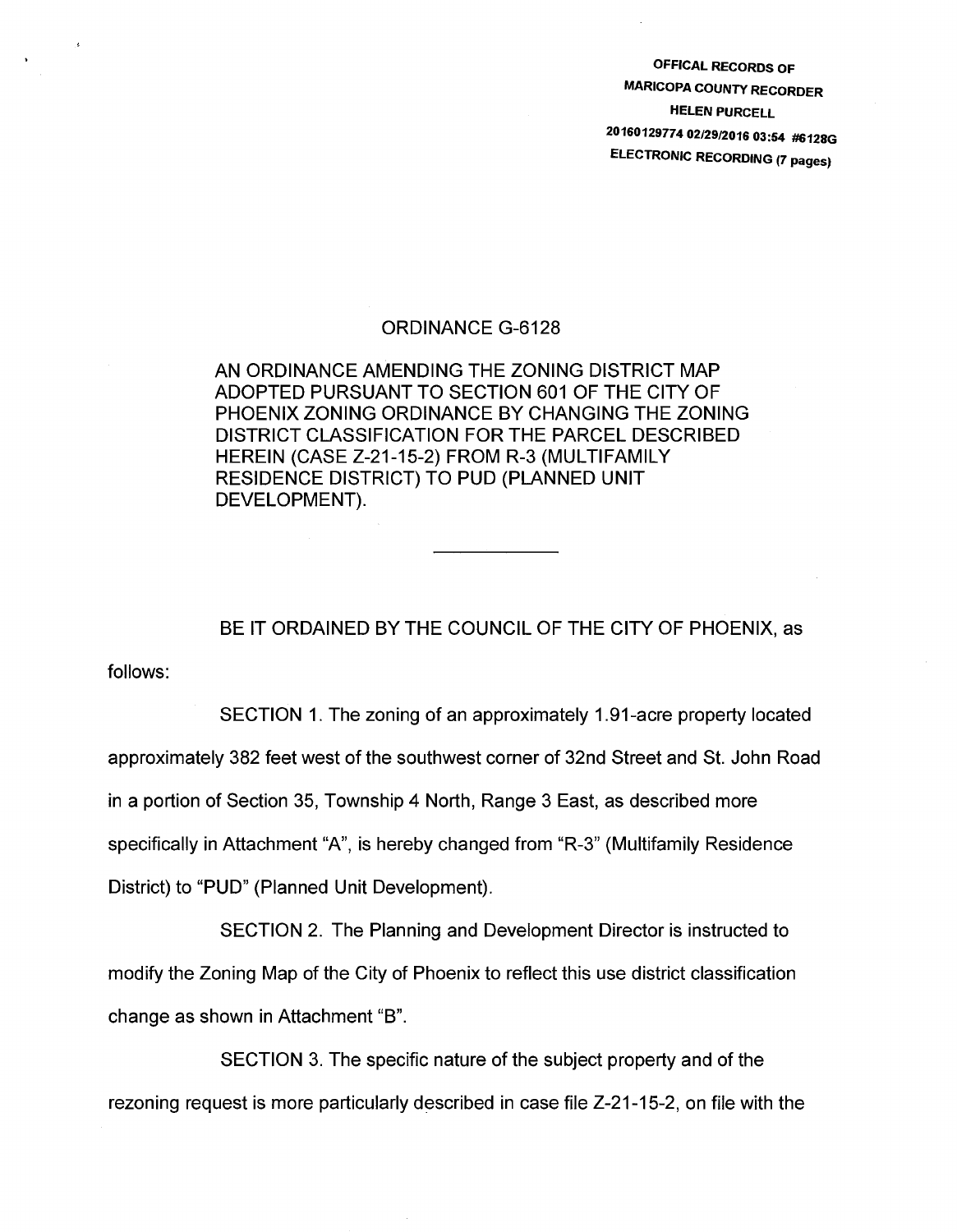Planning and Development Department. Due to the site's specific physical conditions and the use district applied for by the applicant, this rezoning is subject to the following stipulations, violation of which shall be treated in the same manner as a violation of the City of Phoenix Zoning Ordinance:

- 1. An updated Development Narrative for the Animals Benefit Club of AZ, Inc. PUD reflecting the changes approved through this request shall be submitted to the Planning and Development Department within 30 days of City Council approval of this request. The updated Development Narrative shall be consistent with the Development Narrative date stamped November 9, 2015, as modified by the following stipulations:
	- a. Page 11, Table 3, Minimum Building Setbacks: Remove the following from the minimum rear building setback: "(measured from the mid-point of the alley)."
	- b. Page 11, Table 3, Minimum Landscaping Setbacks: Replace "property line" with "public utility easement line" from the minimum rear landscaping setback.
	- c. Page 11, Table 4, Minimum Building Setbacks: Remove the following from the minimum rear building setback: "(measured from the mid-point of the alley)."
	- d. Page 11, Table 4, Minimum Landscaping Setbacks: Replace "property line" with "public utility easement line" from the minimum rear landscaping setback.
	- e. Page 18, Appendix  $C -$  Conceptual Site Plan: Revise the site plan as follows:
		- Adjust the rear property line to the real property line location,
		- Remove the alley, and  $\blacksquare$
		- Add the public utility easement.
	- f. Page 20, Appendix  $D -$  Conceptual Landscape Plan: Revise the landscape plan as follows:
		- Adjust the rear property line to the real property line location,
		- Remove the alley, and
		- Add the public utility easement.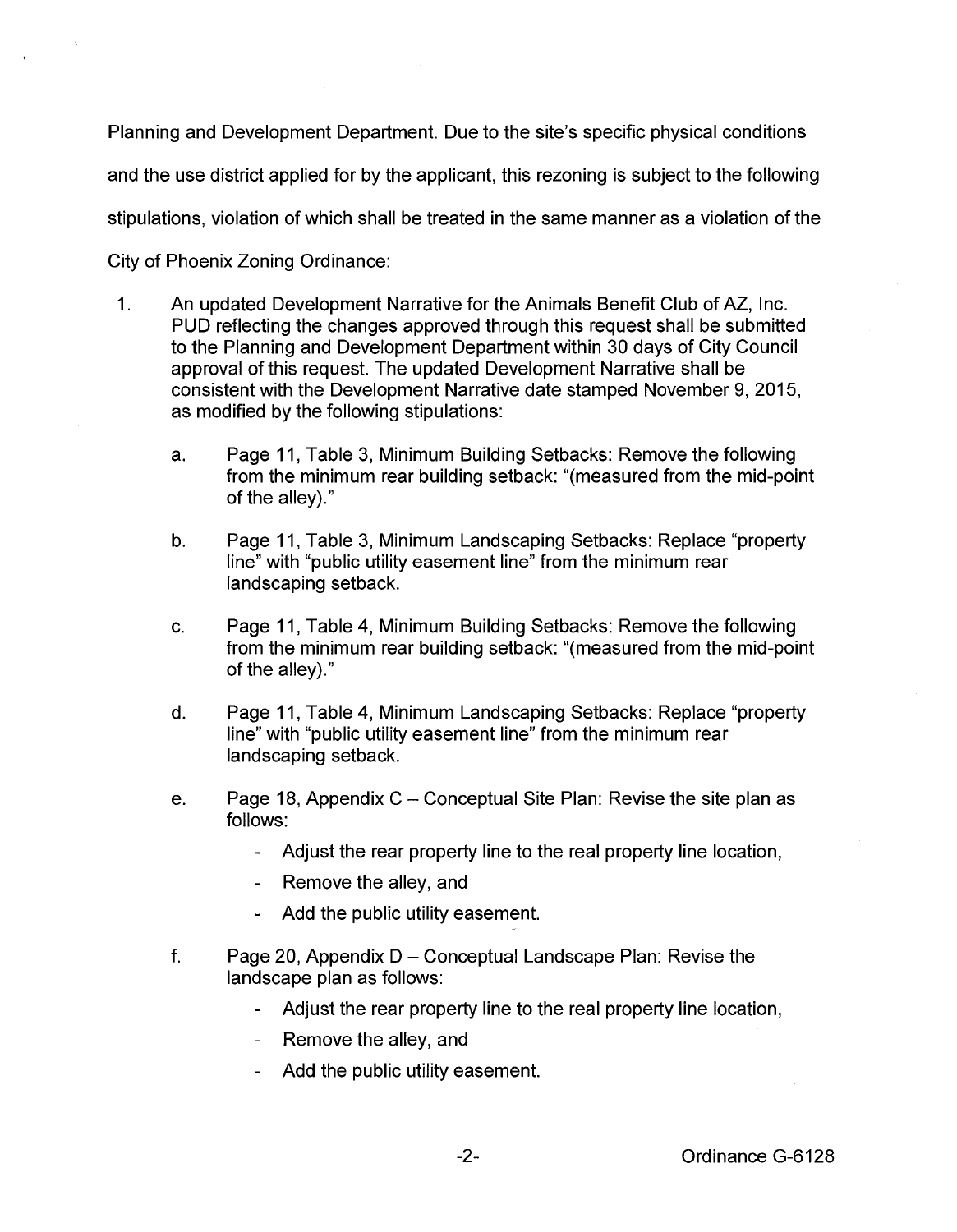- g. Page 10, Table 2: Permitted Use List: Revise the table to add the following condition: "9. The number of dogs shall be limited to no more than 80."
- h. Page 10, Table 2: Permitted Use List: Revise the table to add the following condition: "1 0. The number of cats shall be limited to no more than 40."
- I. Page 10, Table 2: Permitted Use List: Revise condition No. 3 as follows: "A minimum 8-foot high solid noise mitigation wall shall be constructed along the rear and side property lines. the wall must be a minimum of 8 inches thick and fully mortared block construction."
- j. Page 14, Section L. Phasing: revise as follows: Specific Site/Improvement Plan(s) for all or portion (as needed) of the ABC of AZ PUD redevelopment/building upgrades will be processed/determined during the City of Phoenix site plan review process, except that all wall and landscape improvements shall be completed in the first phase of development concurrent with the construction of the Kennel Building.
- 2. The developer shall construct all streets adjacent to the development with paving, curb, gutter, sidewalk, curb ramps, streetlights, landscaping and other incidentals as per plans approved by the Planning and Development Department. All improvements shall comply with all ADA accessibility standards.
- 3. The property owner shall record documents that disclose the existence and operational characteristics of the Phoenix Deer Valley Airport to future owners or tenants of the property. The form and content of such documents shall be according to the templates and instructions provided which have been reviewed and approved by the City Attorney.
- 4. Prior to Preliminary Site Plan Approval, the landowner shall execute a Proposition 207 Waiver of Claims in a form approved by the City Attorney's office. The Waiver shall be recorded with the Maricopa County Recorder's office and delivered to the city to be included in the rezoning application file for record.
- 5. The new building construction shall include insulation to limit the sound of the animals. Animals Benefit Club of AZ, Inc. must retain a certified noise expert to verify that the construction and insulation materials will ensure a maximum 55 db sound level at the property line if dogs are barking inside the structure, as approved by the Planning and Development Department.
- 6. The phone number for Animals Benefit Club of AZ, Inc. must be provided to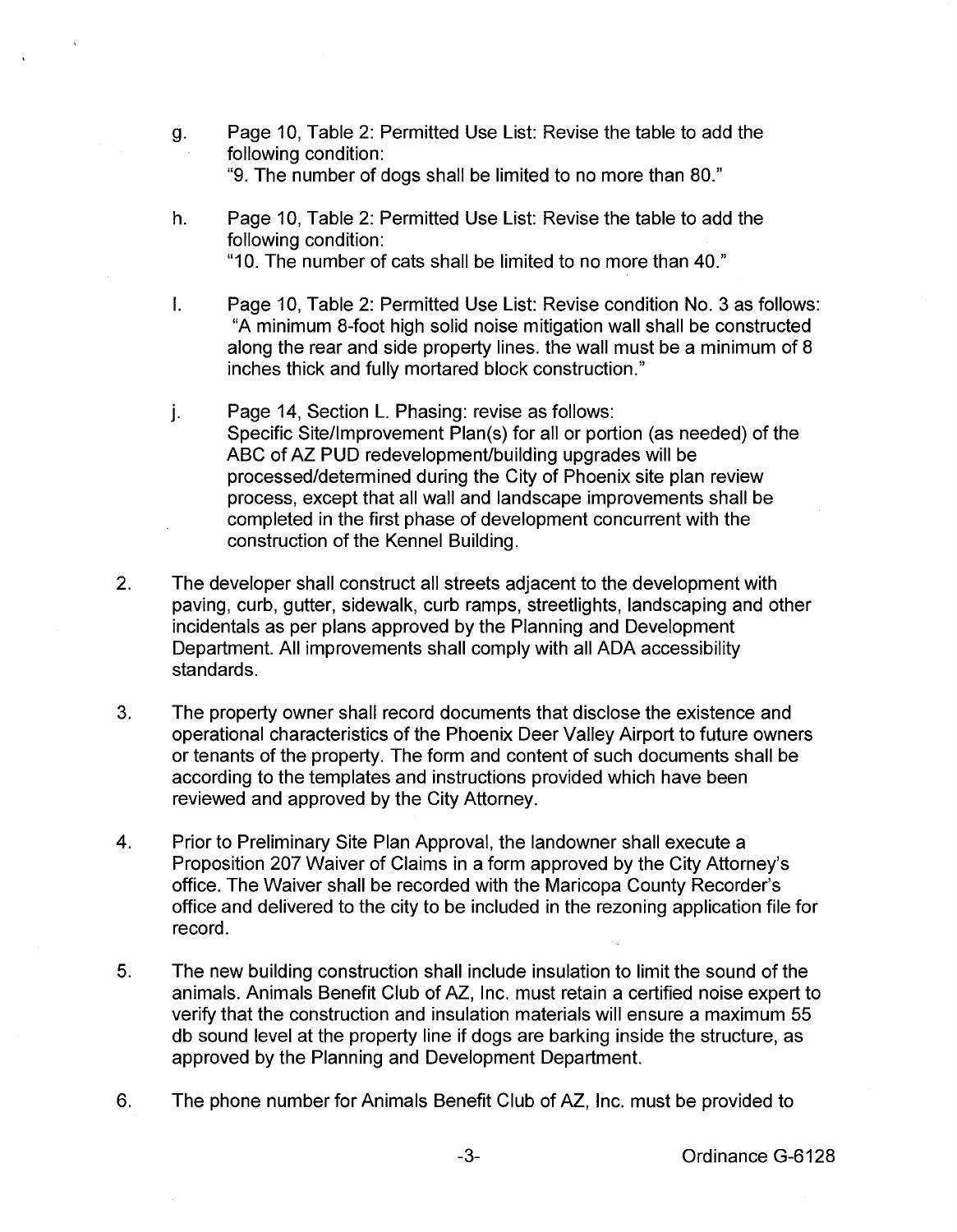property owners within 1 00 feet of the subject site and the neighborhood block watch coordinator. The manager shall be available from 7:00 a.m. to 9:00 p.m. to address noise concerns. In the event they wish to report a possible occurrence of noise levels beyond the accepted levels after 9:00 p.m. and before 7:00 a.m. All such complaints shall be recorded on the Animals Benefit Club of AZ, Inc. phone message system in order to document the time and date of the complaint so it may be cross checked against recorded data to determine if the complaint concerns a time period when the noise levels were in excess of the approved noise levels. All individuals must provide an email address or physical home address so that accurate and timely responses can be documented to ensure that the complaint is addressed in an appropriate and timely manner. Messages shall be responded to within 48 hours in writing indicating whether the Animals Benefit Club of AZ, Inc. Monitoring system has confirmed noise levels above the accepted levels during the subject time period. Any noise complaints shall be included in the monthly report to the Planning and Development Department and the Black Mountain Police Precinct Community action officer as referenced in stipulation No. 7.

7. Animals Benefit Club of AZ, Inc. will monitor the exterior of the property by video and noise level monitoring equipment and keep a daily record for two (2) years from City Council approval or one (1) year from issuance of the Certificate of Occupancy, whichever is greater. The data collected by Animals Benefit Club of AZ, Inc. must be available if requested by city staff. Exterior noise levels shall not exceed 55 db on an intermittent basis to be averaged over any whole hour time period (e.g. from 9:00 a.m. to 10:00 a.m., from 10:00 a.m. to 11:00 a.m., and so on) and shall not exceed 65 db at any time. The Planning and Development Department and the Black Mountain Police Precinct community action officer shall be provided a summary of the noise levels for each calendar month within 10 business days after the last day of the immediately preceding calendar month. If more than three (3) verified noise complaints are responded to by the police department within any calendar month, then Animals Benefit Club of AZ, Inc. management shall meet with the precinct commander to provide a plan to reduce the noise to the acceptable levels. If the police subsequently respond to more than three (3) verified complaints within 60 days after the initial meeting is held with the precinct commander, the Animals Benefit Club of AZ, Inc. must submit an application for Planning Hearing Officer (PHO) administrative review to address the noise concerns. A "complaint" shall not be deemed verified and shall not be subject to the requirements of this stipulation unless it concerns a time period when the noise level exceeded either (a) 65 db or (b) 55 db on average during any whole hour period, both as determined by the Animals Benefit Club of AZ, Inc. monitoring system. the applicant shall notify in writing all property owners within 100 feet of the subject site and invite them to submit their own comments for consideration by the PHO. Additional noise mitigation measures may be required as part of the PHO administrative review.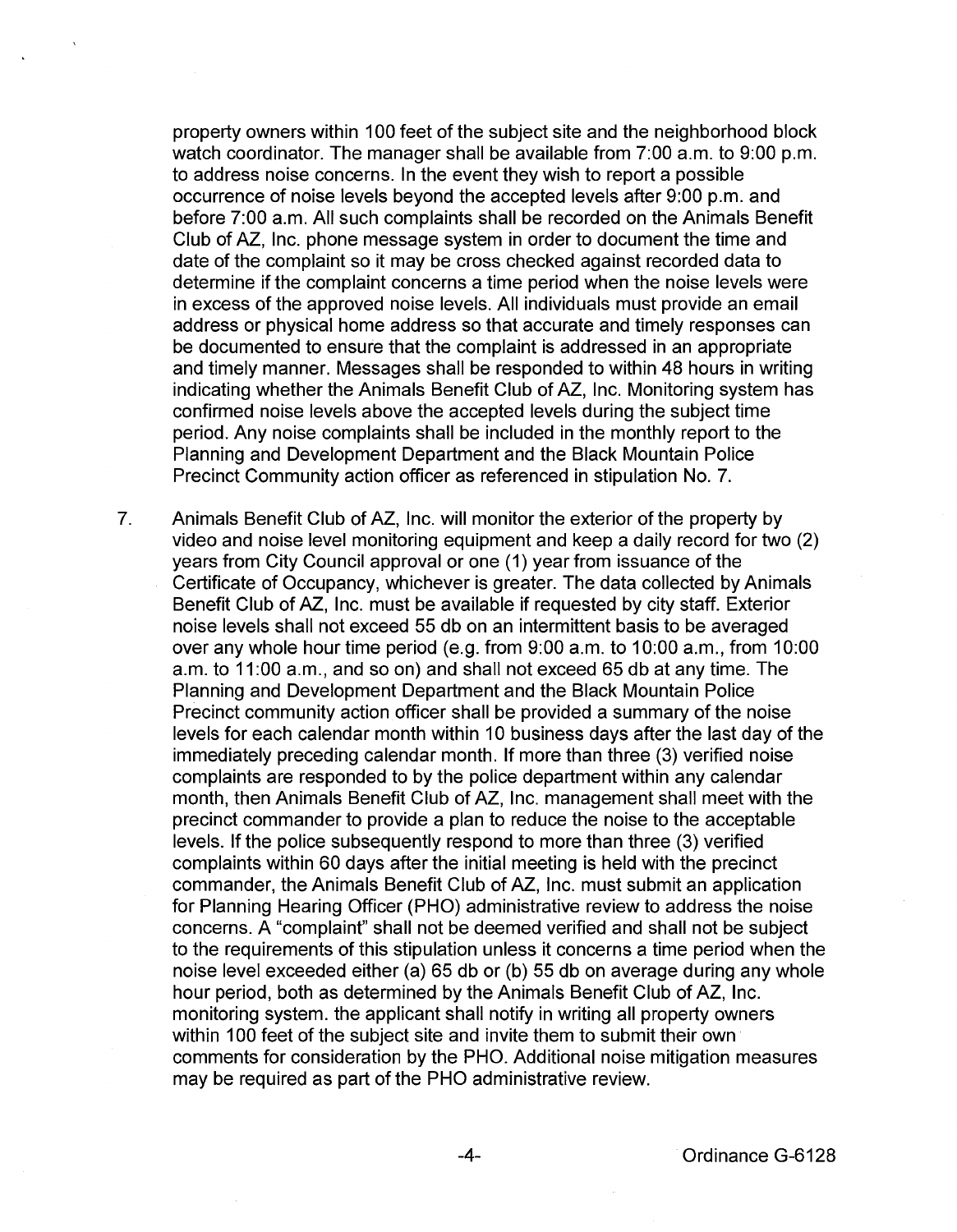SECTION 4. If any section, subsection, sentence, clause, phrase or portion of this ordinance is for any reason held to be invalid or unconstitutional by the decision of any court of competent jurisdiction, such decision shall not affect the validity of the remaining portions hereof.

PASSED by the Council of the City of Phoenix this 17th day of February,

2016.

**MAYOR** 

ATTEST:

City Clerk

PROVED AS TO FORM: Acting City Attorney  $pn$ 

REVIEWED BY:

City Manager

PL:tml: #1217732v1:(CM#31) (Item #81)- 2/3/16

Attachments: A- Legal Description (1 Page) B- Ordinance Location Map (1 Page)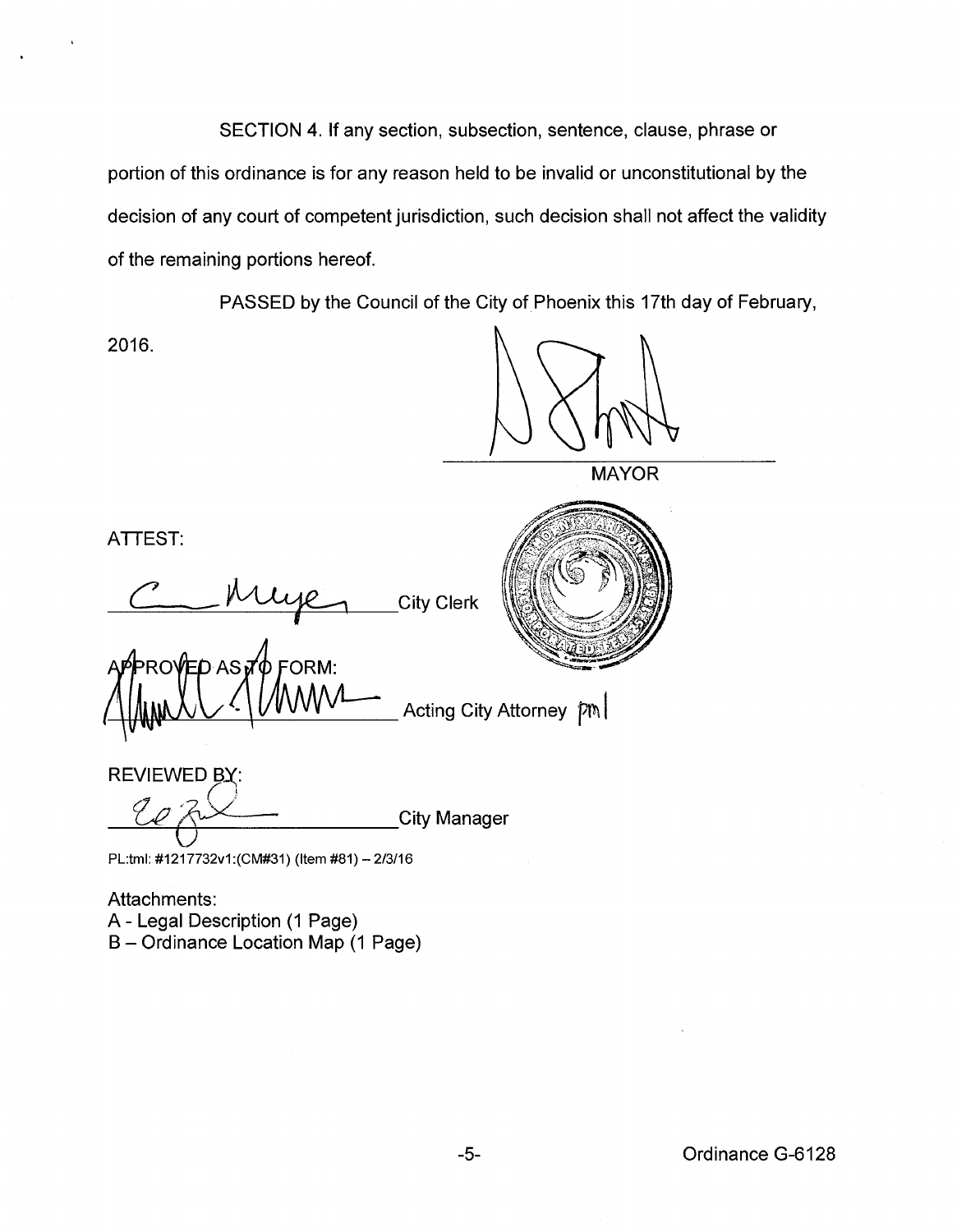## ATTACHMENT A

## LEGAL DESCRIPTION FOR Z-21-15-2

LOT 120, OF CAMPO BELLO, ACCORDING TO BOOK 54 OF MAPS, PAGE 31, RECORDS OF MARICOPA COUNTY, ARIZONA BEING SITUATED IN A PORTION OF THE SOUTHEAST QUARTER OF SECTION 35, TOWNSHIP 4 NORTH, RANGE 3 EAST OF THE GILA AND SALT RIVER BASE AND MERIDIAN, MARICOPA COUNTY, ARIZONA.

TOGETHER WITH,

LOT 121, OF CAMPO BELLO, ACCORDING TO BOOK 54 OF MAPS, PAGE 31, RECORDS OF MARICOPA COUNTY, ARIZONA BEING SITUATED IN A PORTION OF THE SOUTHEAST QUARTER OF SECTION 35, TOWNSHIP 4 NORTH, RANGE 3 EAST OF THE GILA AND SALT RIVER BASE AND MERIDIAN, MARICOPA COUNTY, ARIZONA.